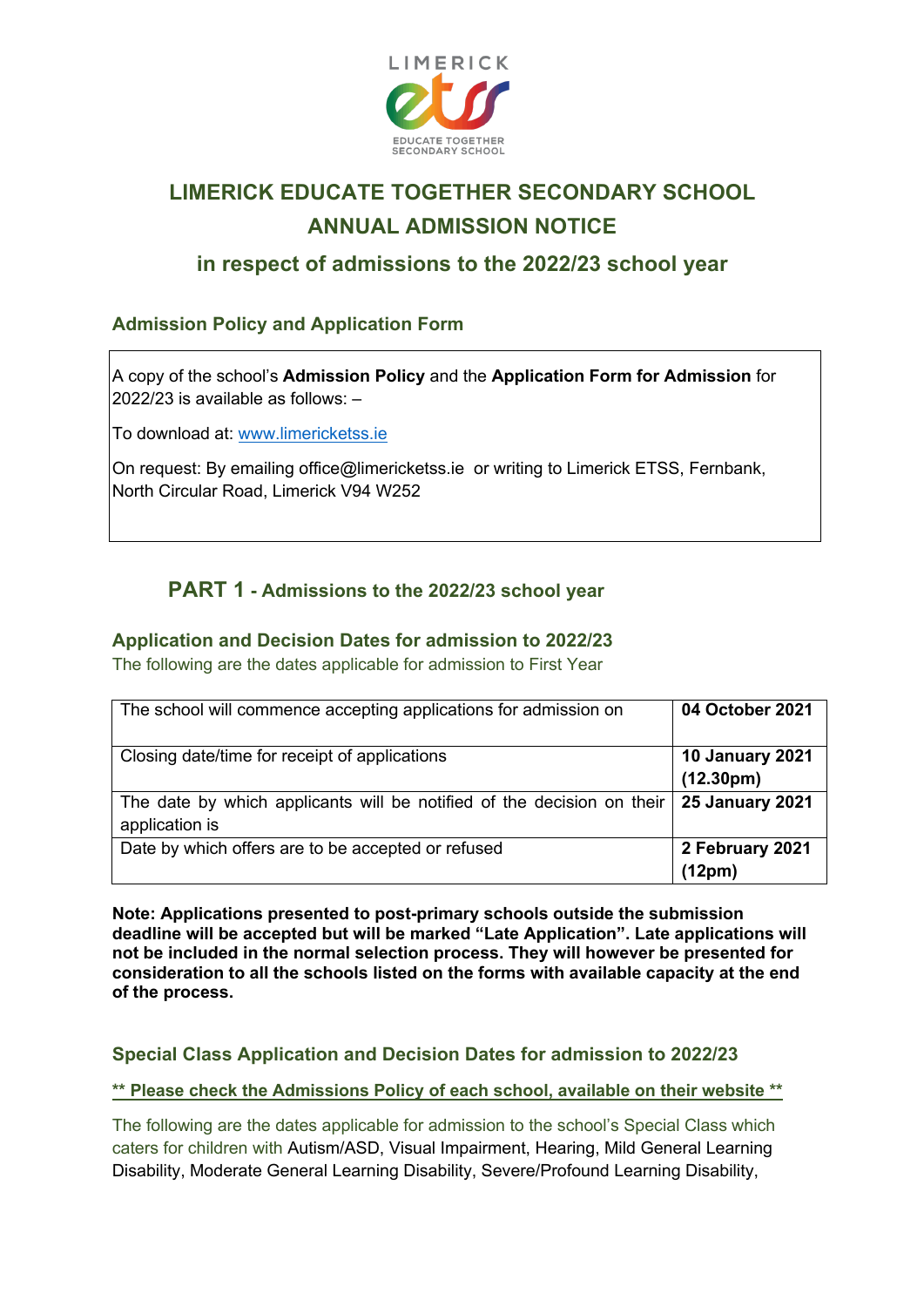Emotional/Behavioural Disturbance, Physical Disability, Multiple Disabilities, Specific Learning Disability and Specific Speech and Language Disorder –

| The school will commence accepting applications for admission on                         | 04 October 2021                                  |
|------------------------------------------------------------------------------------------|--------------------------------------------------|
| Closing date/time for receipt of applications                                            | <b>10 January 2021</b><br>(12.30 <sub>pm</sub> ) |
| The date by which applicants will be notified of the decision on their<br>application is | <b>25 January 2021</b>                           |
| Date by which offers are to be accepted or refused                                       | 2 February 2021<br>(12pm)                        |

#### **\*Failure to accept an offer within the prescribed period above may result in the offer being withdrawn**

#### **Number of places being made available in 2022/23**

| The number of places being made available in first year                                                                                                                                                                                                                                                                                                                                                                                            | 140 |
|----------------------------------------------------------------------------------------------------------------------------------------------------------------------------------------------------------------------------------------------------------------------------------------------------------------------------------------------------------------------------------------------------------------------------------------------------|-----|
| The number of residential places is (boarding schools only)                                                                                                                                                                                                                                                                                                                                                                                        | N/A |
| The number of non-residential places is (boarding schools only)                                                                                                                                                                                                                                                                                                                                                                                    | N/A |
| The number of places being made available in the special class <sup>*</sup> catering<br>for children with the following is: Autism/ASD, Visual Impairment, Hearing,<br>Mild General Learning Disability, Moderate General Learning Disability,<br>Severe/Profound Learning Disability, Emotional/Behavioural Disturbance,<br>Physical Disability, Multiple Disabilities, Specific Learning Disability and<br>Specific Speech and Language Disorder | 0   |

**\*Note:** If school has a number of classes that cater for different categories of SEN, details of

## **PART 2 - Admissions to the 2022/23 school year**

(This section should only be completed if your school intake group/ special class was oversubscribed in the previous school year)

**Information regarding the admission process for the Intake Group for /1st year/Special Class for the 2022/23 school year**

In respect of the 2021/22 school year, the total number of applications for admission received by the school was N/A

| Breakdown of places allocated for the 2020/21 school year: |                                                     |  |
|------------------------------------------------------------|-----------------------------------------------------|--|
| Number of places available:                                | 112                                                 |  |
| Number of applications received:                           | 140                                                 |  |
| Number of Offers made and accepted                         | Criterion One: Applicants with siblings attending   |  |
| under each criteria:                                       | the school $-11$ places offered, 11 places accepted |  |